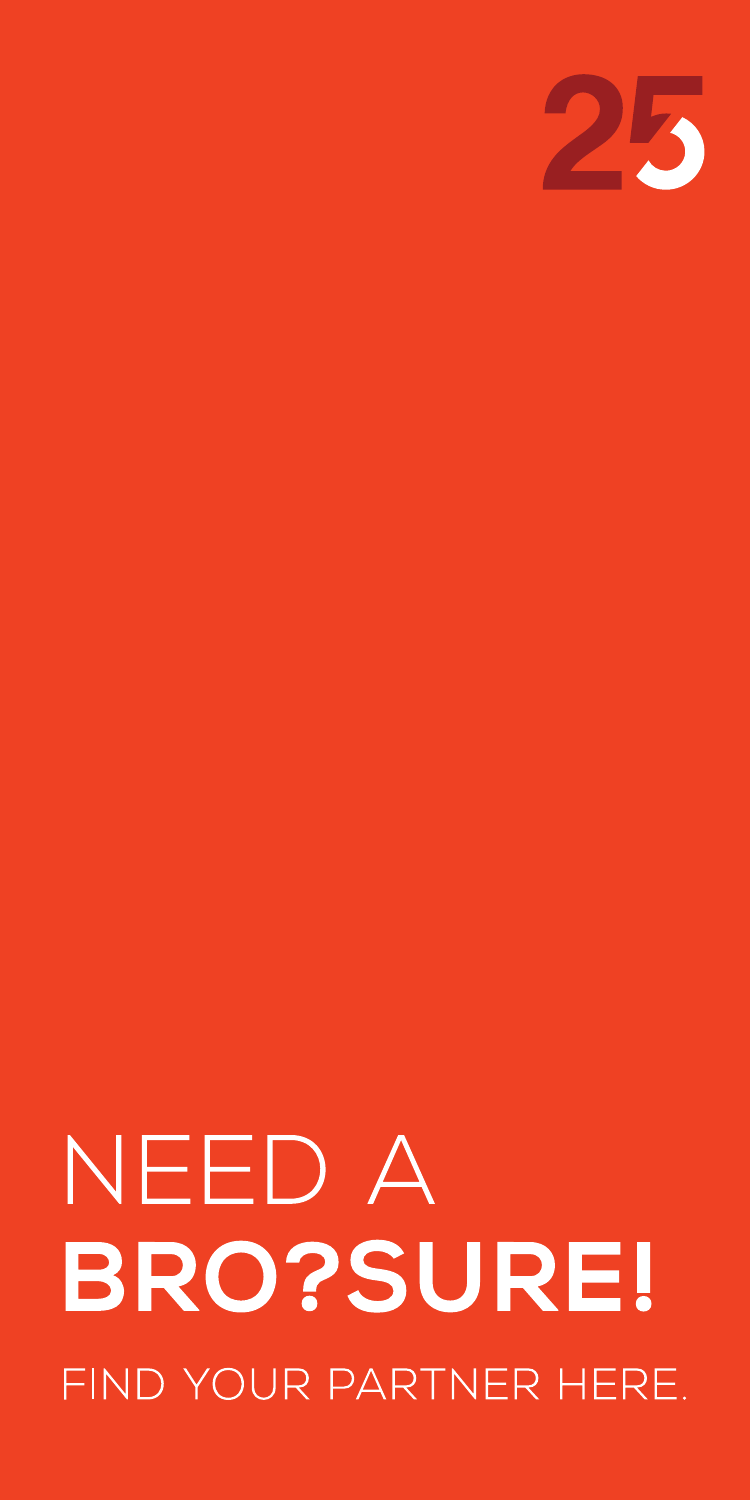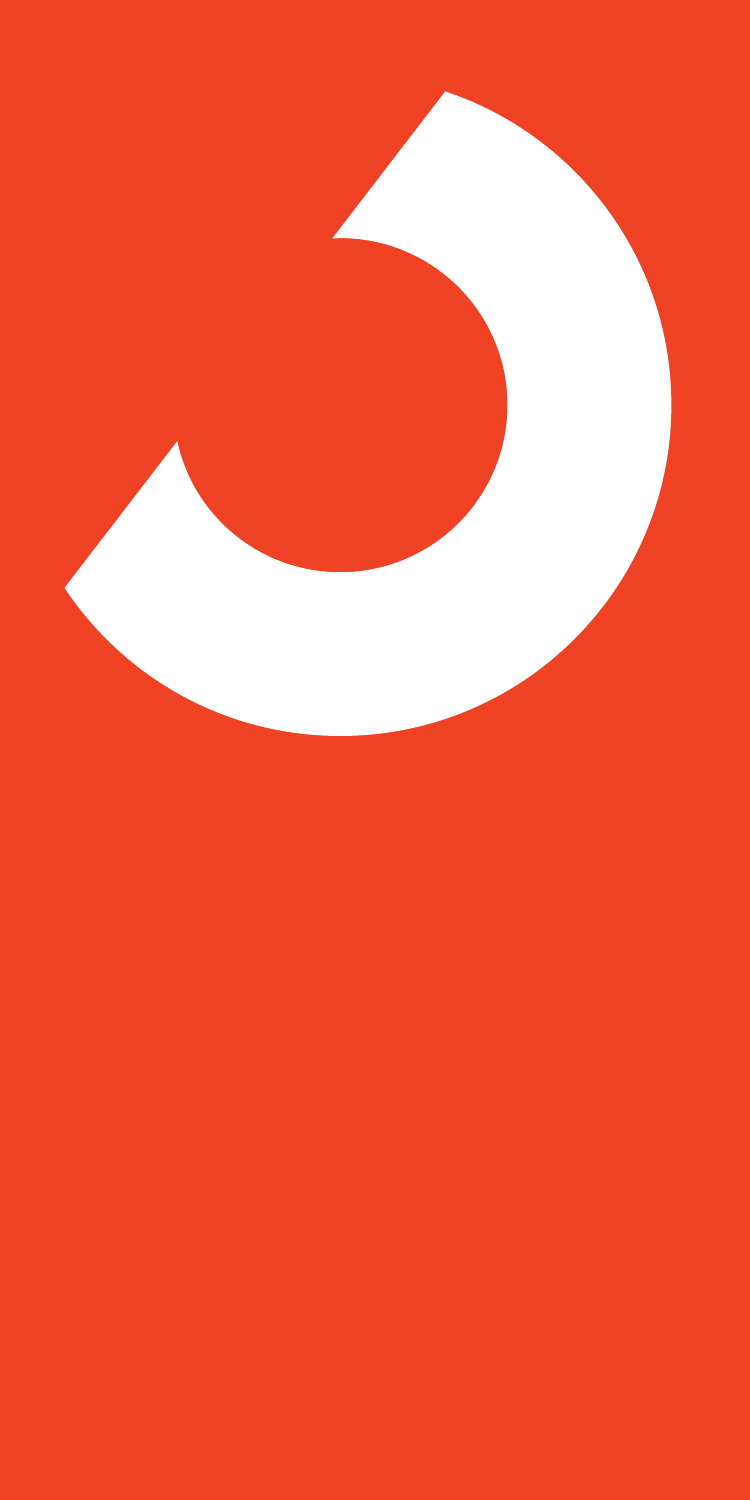## There are many reasons to choose the ideal partner. We've got 25. As many as our years!



#### **Experience.**

It's big! We pride ourselves on counting 25 successful years in advertising and public relations. Since 1989, we have collaborated with very significant clients.



#### **Group.**

We own a group of companies. Orange group, among many companies, includes Orange Advertising which is a full service advertising company and Bewired, which is a web marketing and social media company. We are also members of TEMPO OMD, one of the biggest and most awarded global media networks worldwide.



#### **Team.**

Our dream team consists of talented professionals with strategic thinking and creative minds. It includes advertising experts with great deal of experience, having worked for global brands and demanding clients. The excellent competency of the English language in the team is a great asset.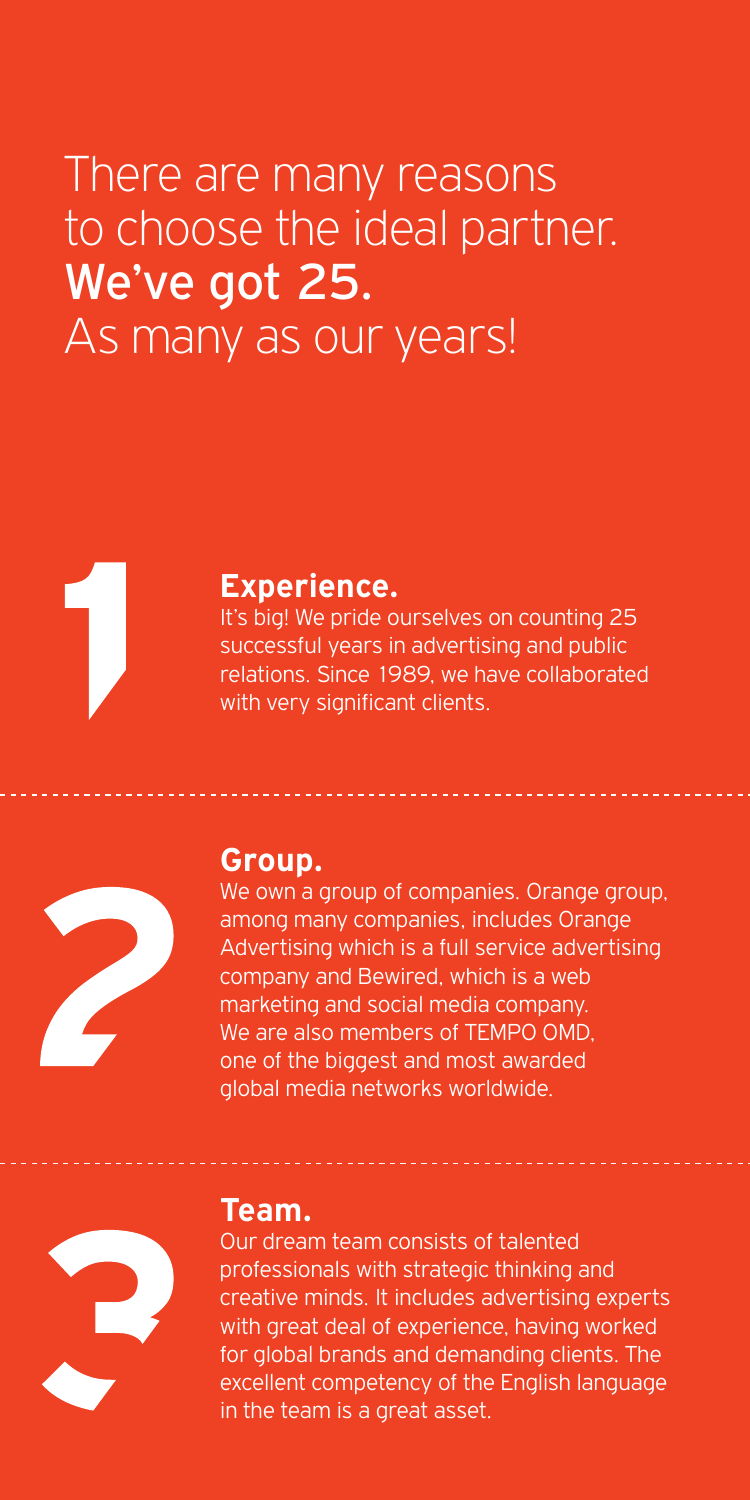

#### **Specialization.**

We are advertising experts. Check. We know the market. Check. We are fluent English speakers. Talk to us. We are into communication since 1989. Yes we are. We are ready for you!

#### **Coverage.**



We are everywhere! Owning offices both in Thessaloniki and Athens is a great advantage. It means that we have easy and fast access to any place in Greece. Also, as official members of Dialogue International, we connect to: Turkey, Austria, Belgium, Finland, France, Italy, Switzerland, Iran, Bulgaria, Albania, Denmark, Ukraine, Bosnia-Herzegovina, Czech Republic, Georgia, Kazakhstan, Skopje, Romania, Russia, Serbia, Slovakia, Sweden, United Kingdom and USA.



#### **Strategy.**

This is our philosophy and the core part of our business. We develop powerful brands that correspond to our clients' targets.



#### **Expertise.**

We gained it through the years and we develop it with research and the most updated communication tools.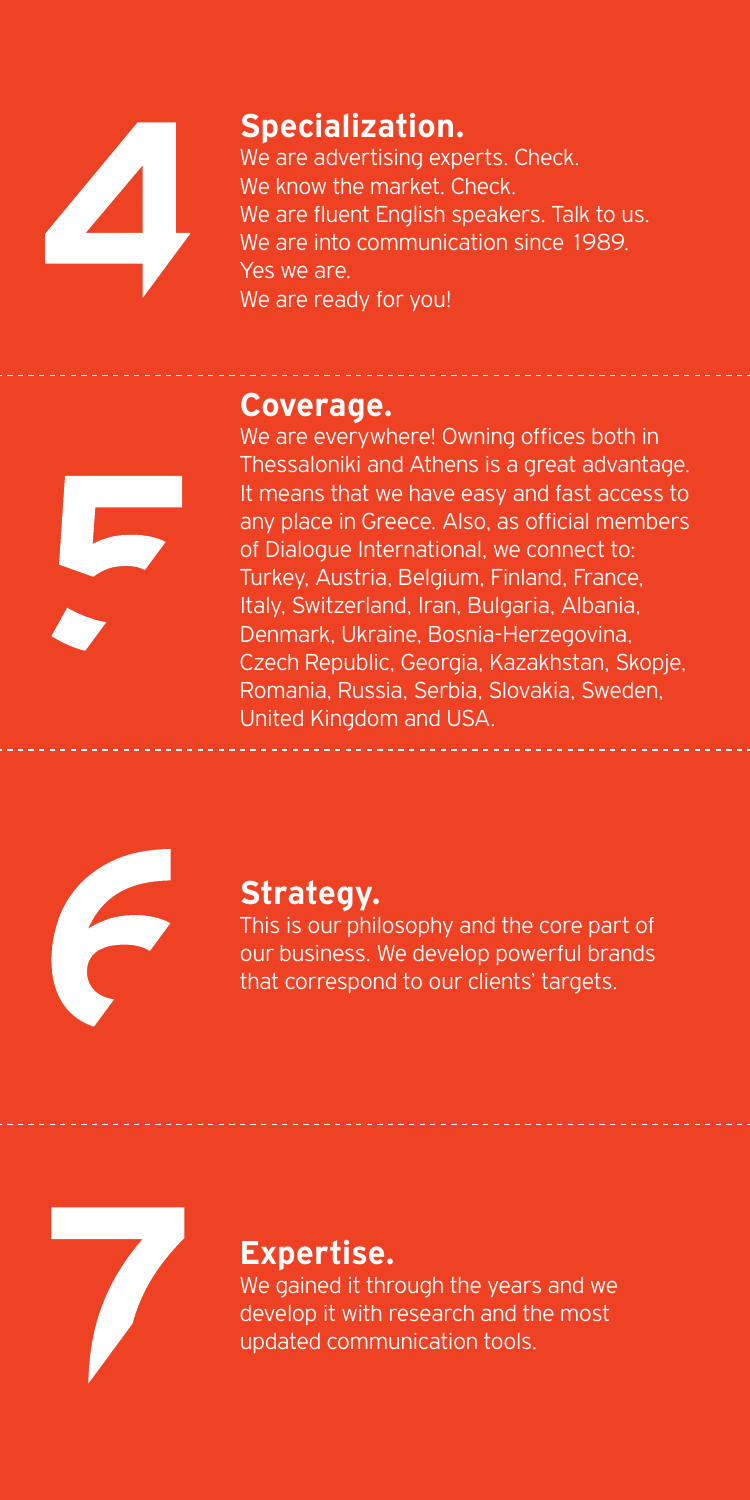

#### **New Media.**  Digital media, Social Media & Web marketing is our alter ego. We are content, we are updated!



#### **Research.** We invest in research, as it is the first and most crucial communication tool.



#### **Freshness.**  That's the spirit! We stay fresh through

creativity, positive attitude and new talents.



#### **Creativity.** We are totally into it and beyond any limit! Test us.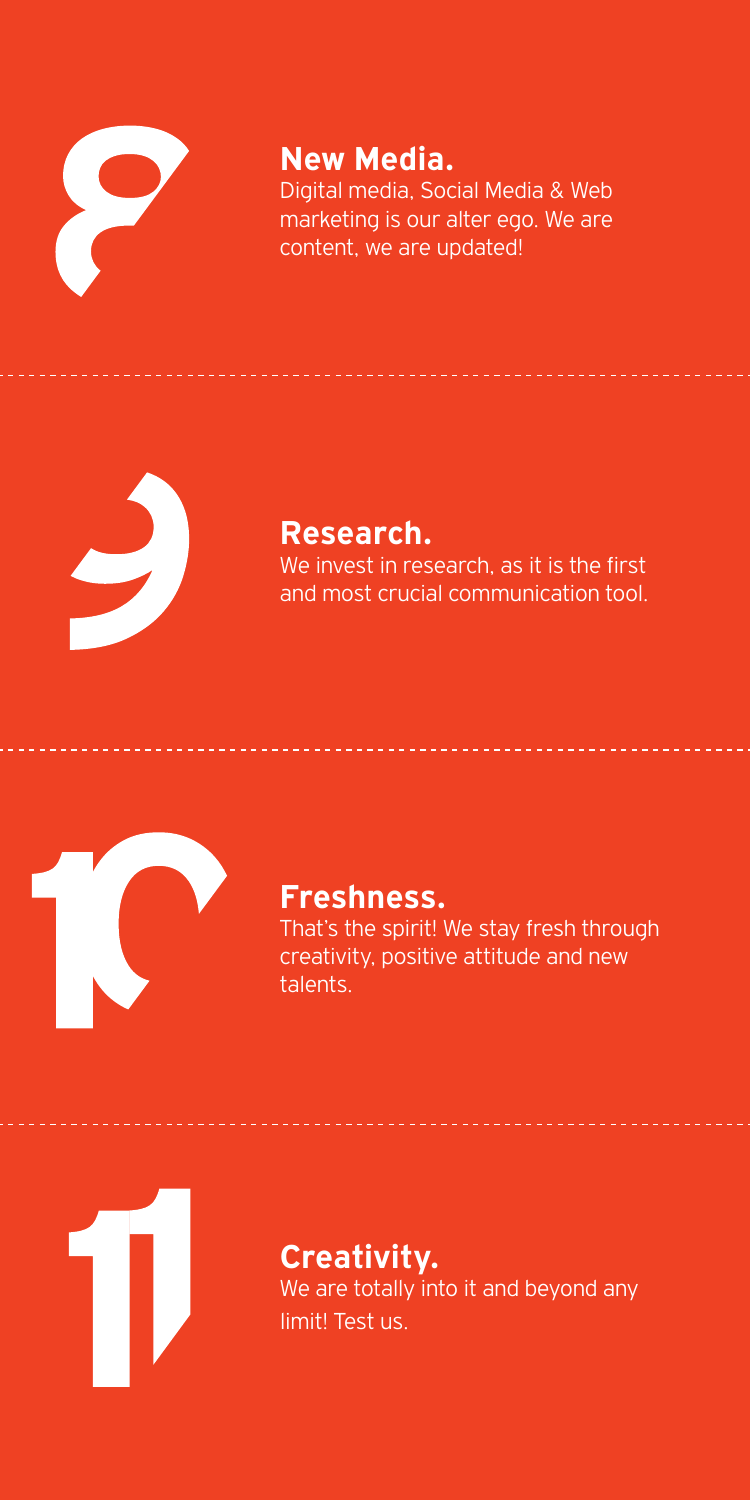

#### **Training.**

Training is a fundamental principle for our growth. We participate in conferences, seminars, workshops in Greece and abroad.



#### **Consistency.** We are fast, on time and faithful to our principles and our deadlines!



#### **Updated.**

Communication demands full engagement to information. That's why we listen, we read, and we get informed about anything that happens around the globe!



#### **Services.**

We are a full-service agency! This is what we do. Consumer Research/Communication Strategy/ Creative Strategy/Media Strategy/Branding & Design/Web Marketing/Web Design & Development/Social Media/Public Relations/ Media Relations/Event Planning and Management/Lobbying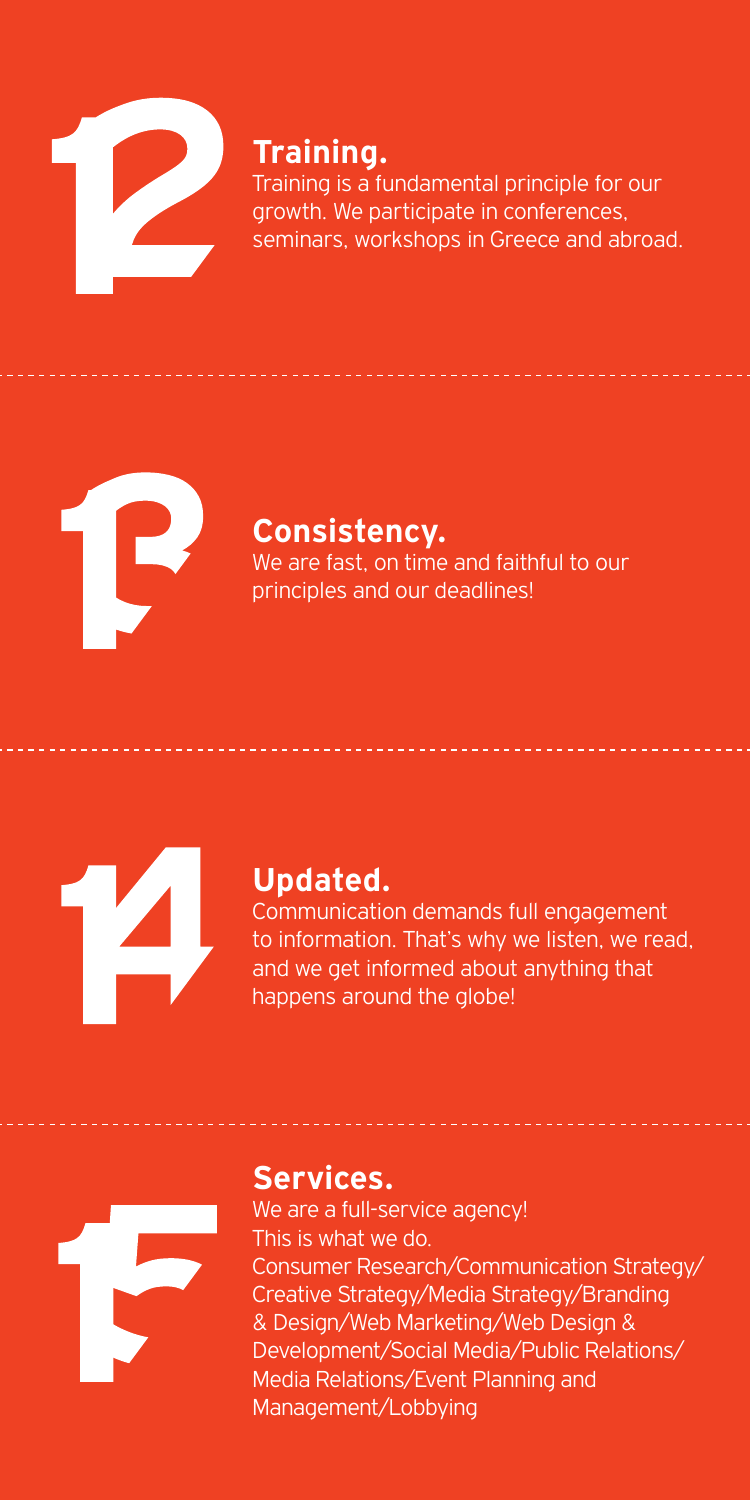

#### **Integrated Communication.**

We offer a full range of services, all created from scratch by us. We create tailor made communication proposals, dealing exclusively with the unique features of every product and service.



#### **Collaborators.**

In-house, outsourcing or freelancers! We love them all because they support us and they are A-list professionals.



#### **Relations.**

This is a success story! Our long lasting relations with our clients and collaborators are due to the way we see each and every single one of them. Personally!



#### **Extroversion.**

We are members of the following advertising groups: Hellenic Association of Communication Agencies (www.edee.gr) Hellenic Management Association (www.eede.gr) Hellenic Institute of Marketing (www.gtp.gr) Institute of Communication (www.ioc.gr) International Net of Independent Advertising Agencies "Dialogue International" (www.dialogue-international.com)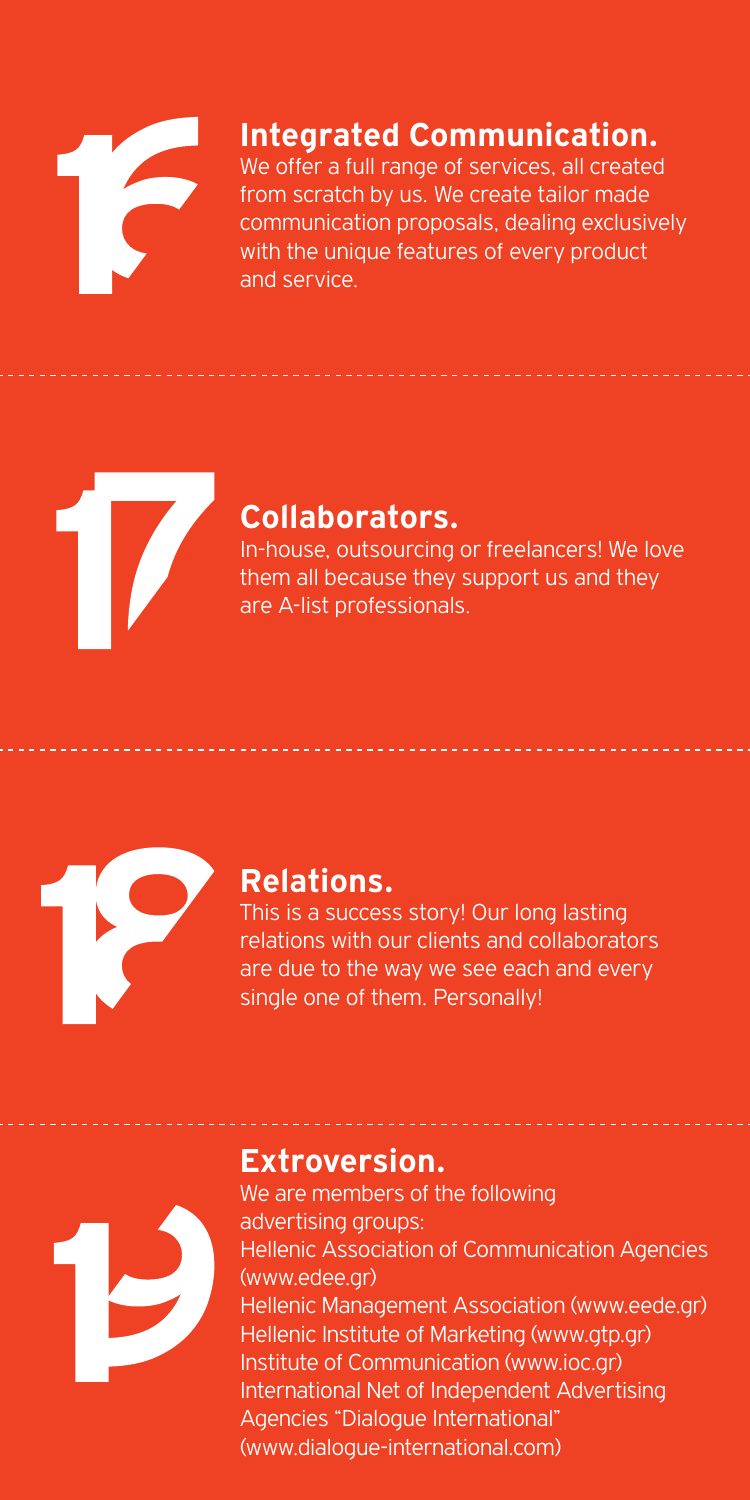







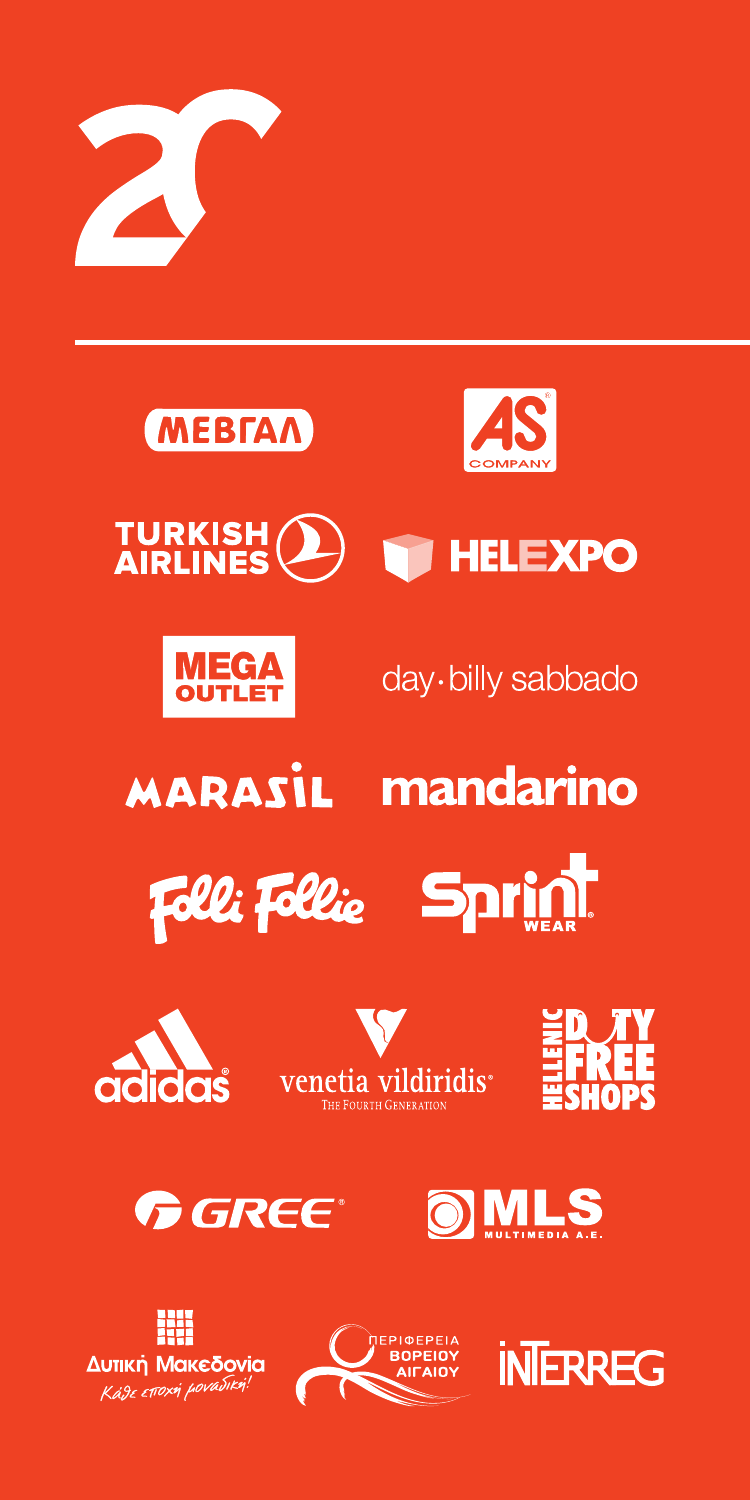**Trust.**  Our clients are our power. Since 1989, many of the most significant brands worldwide trust us!



ΠΕΡΙΦΕΡΕΙΑ ΚΕΝΤΡΙΚΗΣ ΜΑΚΕΔΟΝΙΑΣ **Evδιάμεση** Διαχειριστική Apxń

EAAHNIKH<br>AHMOKPATIA ΠΑΝΕΠΙΣΤΗΜΙΟ MAKEAONIAE ΟΙΚΟΝΟΜΙΚΩΝ ΚΑΙ ΚΟΙΝΩΝΙΚΩΝ ΕΠΙΣΤΗΜΩΝ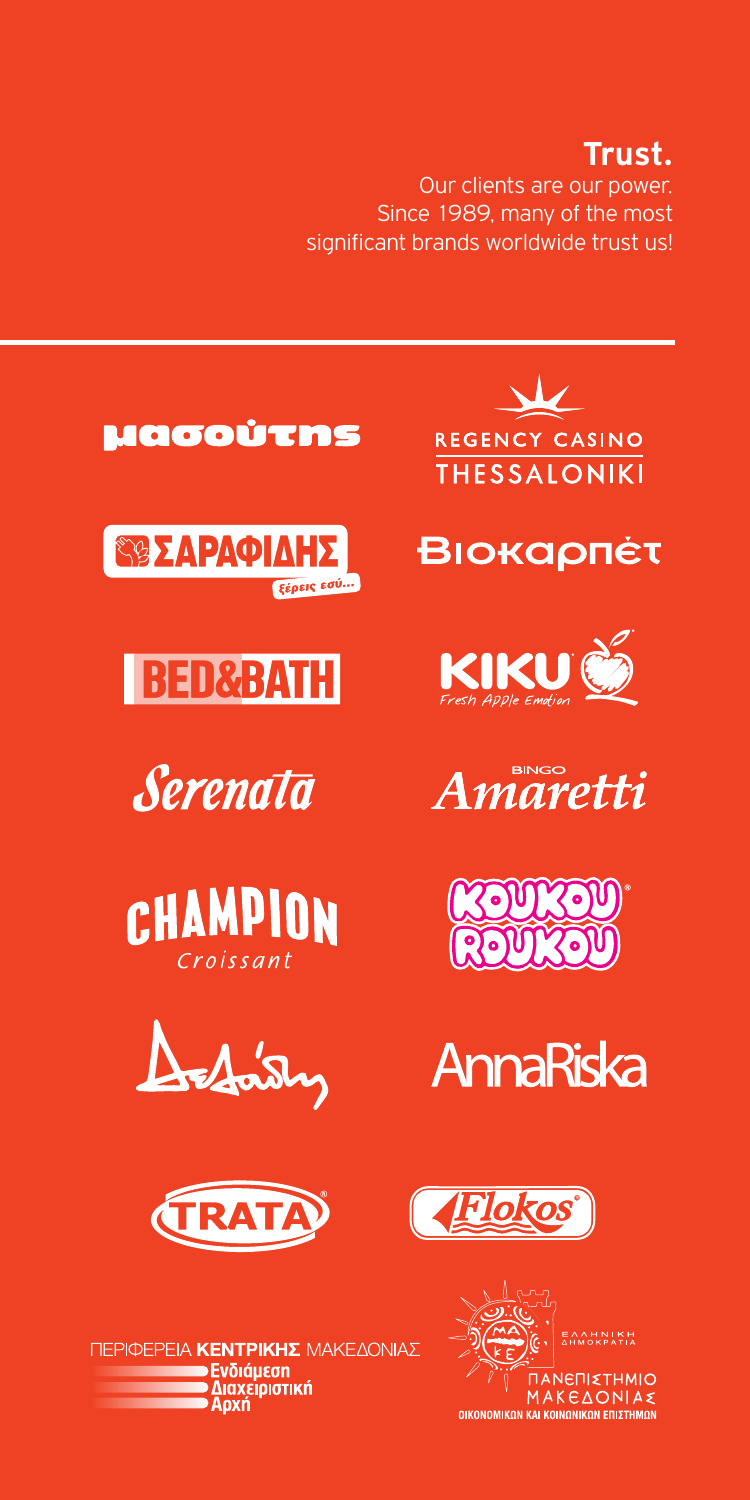

#### **Quality.**

In an attempt to respond to the constantly rising requirements of marketing reality, we apply an Administrative Adequacy System according to the requirements of ELOT standards 1435:2009, as well as the Legal and Normative Requirements of the Greek and E.U. legislation.



### **Budget friendly.**

We offer high quality services in budget friendly prices, evaluating our clients' needs and the market's standards.



#### **Establishment.**

Our logo is a trademark! Established in 1989, we are proud of our 25 successful years in advertising.



#### **Recognition.**

We feel very grateful for our clients' trust and our collaborators' support. We thank them all.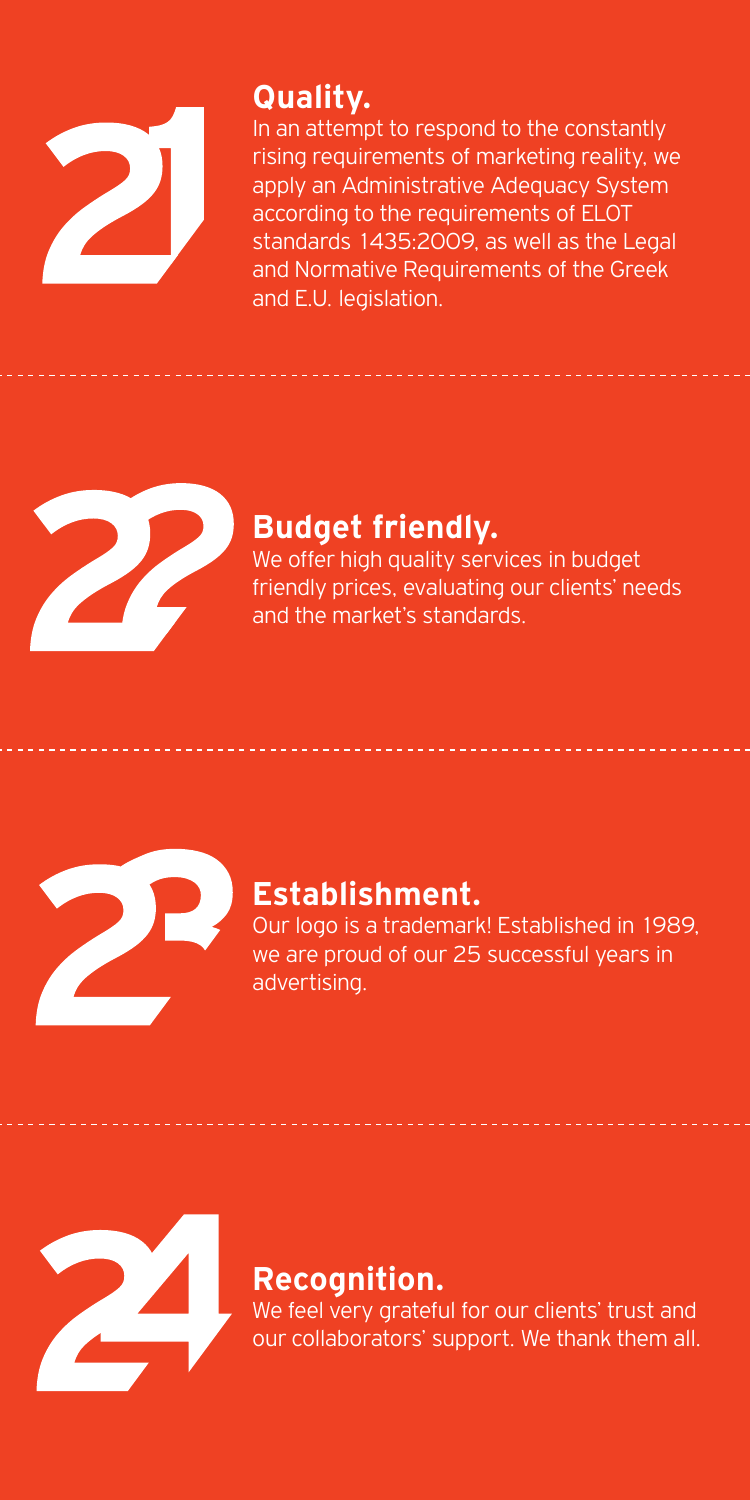

#### **Years.**  A quarter of a century in advertising and PR! And counting...